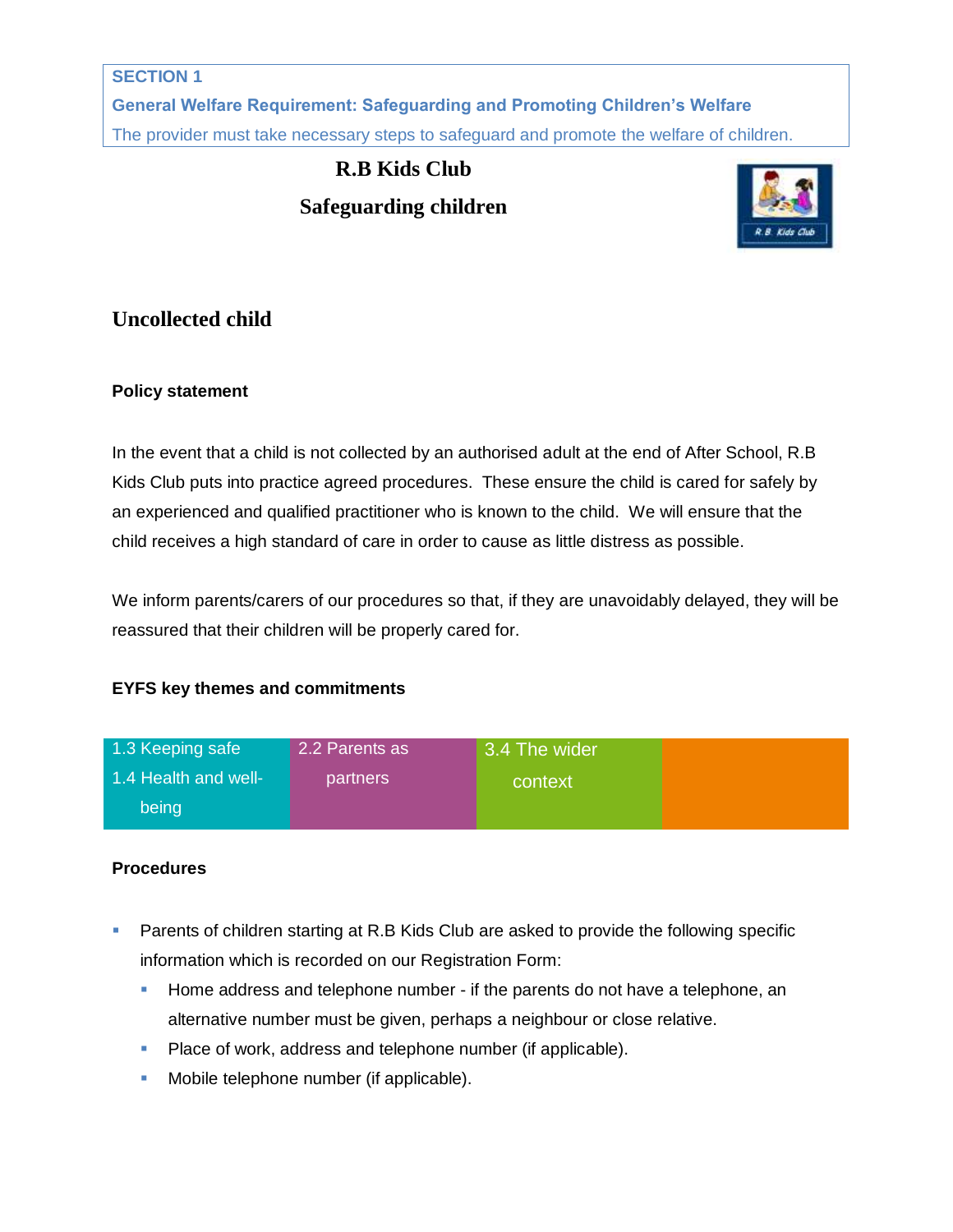- Names, addresses, telephone numbers and signatures of adults who are authorised by the parents to collect their child from the setting, for example a childminder or grandparent.
- Information about any person who does not have legal access to the child.
- On occasions when parents are aware that they will not be at home or in their usual place of work, they inform us in writing of how they can be contacted.
- On occasions when parents or the persons normally authorised to collect the child are not able to collect the child, they provide us with written details of the name, address and telephone number of the person who will be collecting their child. We agree with parents how to verify the identity of the person who is to collect their child.
- Parents are informed that if they are not able to collect the child as planned, they must inform us so that we can begin to take back-up measures. We provide parents with our contact telephone number.
- We inform parents that we apply our child protection procedures as set out in our child protection policy in the event that their children are not collected from setting by an authorised adult within one hour after the setting has closed and the staff can no longer supervise the child on our premises.
- If a child is not collected within 15 minutes of the After School Club ending, we follow the following procedures:
	- **The child's Registration Documentation is checked for any information about changes to** the normal collection routines.
	- If no information is available, parents/carers are contacted at home or at work.
	- If this is unsuccessful, the adults who are authorised by the parents to collect their child from the setting - and whose telephone numbers are recorded on the Registration Form - are contacted.
	- All reasonable attempts are made to contact the parents or nominated carers.
	- The child does not leave the premises with anyone other than those named on the Registration documentation.
	- If no-one collects the child after one hour and there is no-one who can be contacted to collect the child, we apply the procedures for uncollected children.
	- We contact our local authority children's social services Emergency Duty team: 0845 034 9417